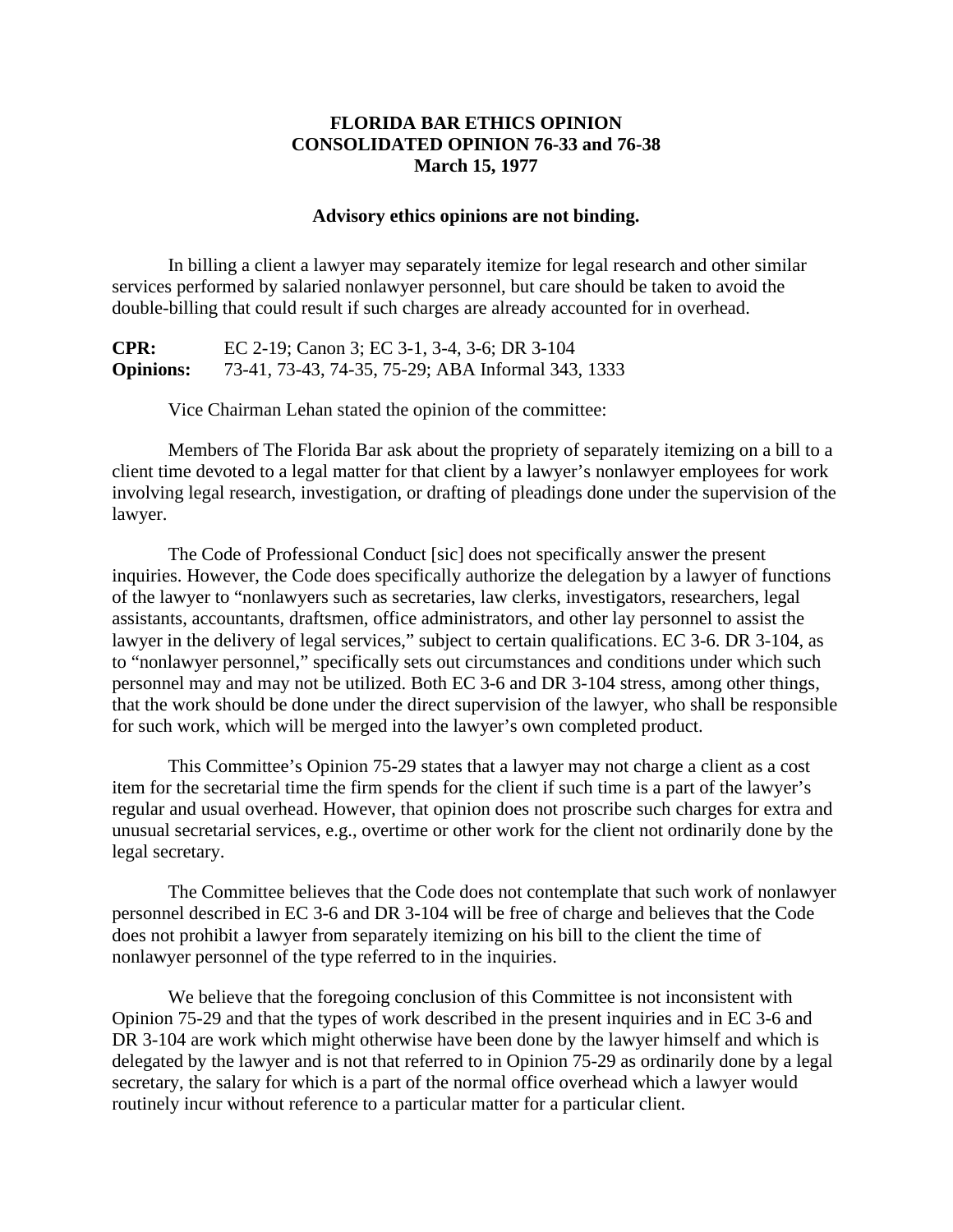The work described in the present inquiries is such that the lawyer, in our opinion, could charge therefor as separate itemization on his bill if done by outside independent contractors, e.g., legal research services, research computer systems, private investigators and the like, and there should not be a difference in that respect if those same types of services are performed by salaried personnel employed by the lawyer. See ABA Informal Opinion 343 (1970 Supplement to The Digest of Bar Association Ethics Opinions, No. 5050), stating that where a lawyer employs an accountant with the client's consent, he can bill the accountant's fee as a separate item of expense.

Also, see especially ABA Informal Opinion 1333, which does not prohibit such separate itemization for time devoted to a legal matter by a nonadmitted law clerk, with or without degree, subject to the caveat, to which this Committee also subscribes, that care is taken to avoid the appearance of the unauthorized practice of law. We add the further, more specific caveats that all conditions of DR 3-104 be fully complied with, that care is taken to avoid the slightest appearance otherwise, that the charges for such nonlawyer work only reflect the time spent on the particular matter which is being billed and are not based upon the nonlawyer's salary as a whole, and that such charges not be excessive or disproportionate to charges for like services, if reasonably available, performed by independent contractors.

The use of nonlawyer personnel should never be permitted to detract or appear to detract from the "fiduciary and personal character of the lawyer-client relationship." EC 3-1. See our Opinion 74-35 that a lawyer may not delegate to nonlawyer personnel the handling of negotiations with adjusters, and stressing EC 3-4, which says that

"[p]roper protection of members of the public demands that no person be permitted to act in the confidential and demanding capacity of a lawyer unless he is subject to the regulations of the legal profession."

See also our Opinions 73-41 and 73-43, proscribing the use of nonlawyer personnel in the taking of depositions and attending closings without the presence of the lawyer-employer.

The Committee also believes that, consistent with ABA Informal Opinion 1333, the lawyer is not *required* to so separately itemize such work of nonlawyer personnel described in EC 3-6 and DR 3-104 but that time for such work may, in the alternative, be included as an element considered in arriving at the lawyer's fee in the same manner as the lawyer's normal and usual overhead expenses are treated. See also our Opinion 75-29. However, the lawyer should not in fact or effect duplicate charges for services of nonlawyer personnel, and if those charges are separately itemized, the salaries of such personnel employed by the lawyer should in some reasonable fashion be excluded from consideration as an overhead element in fixing the lawyer's own fee. If that exclusion cannot, as a practical matter, be accomplished in some rational and reasonably accurate fashion, then the charges for nonlawyer time should be credited against the lawyer's own fee.

As to whether knowledge and specific advance consent of the client as to such uses of nonlawyer personnel, and charges therefor, are necessary, the Committee majority feels that it is in some instances and is not in others. For example, it would not seem appropriate for a lawyer to always have to seek the consent of the client as to use of a law clerk in conducting legal research.